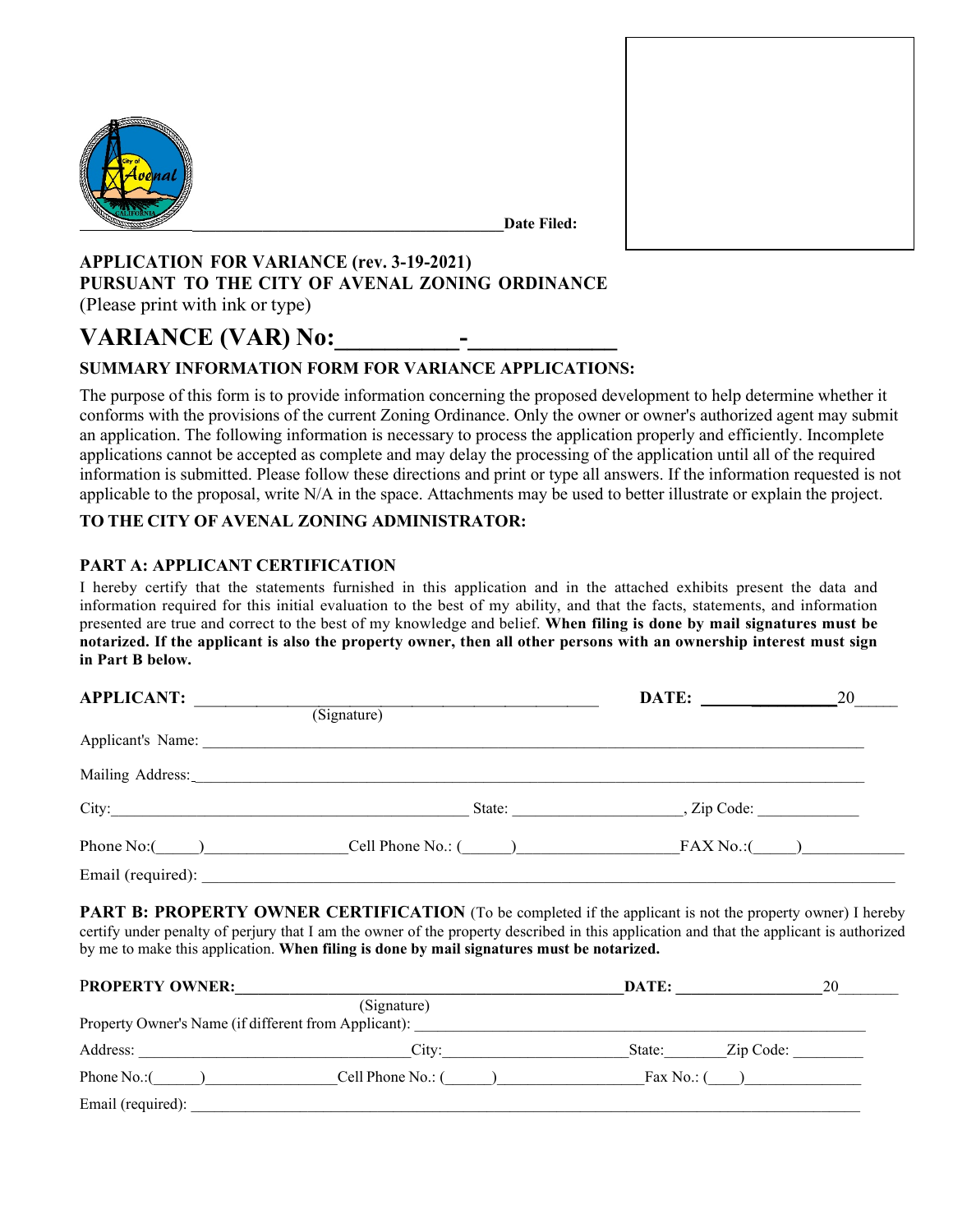| PROPERTY OWNER: |                                                                                                                                                                                                                                | $\overline{\mathbf{DATE}}$ : 20 |    |
|-----------------|--------------------------------------------------------------------------------------------------------------------------------------------------------------------------------------------------------------------------------|---------------------------------|----|
|                 | (Signature)                                                                                                                                                                                                                    |                                 |    |
|                 |                                                                                                                                                                                                                                |                                 |    |
|                 | Phone No.: (Call Phone No.: (Call Phone No.: (Call Phone No.: Tax No.: (Call Phone No.: (Call Phone No.: (Call Phone No.: (Call Phone No.: (Call Phone No.: (Call Phone No.: (Call Phone No.: (Call Phone No.: (Call Phone No. |                                 |    |
|                 |                                                                                                                                                                                                                                |                                 |    |
| PROPERTY OWNER: |                                                                                                                                                                                                                                | $\overline{\mathbf{DATE}}$ : 20 |    |
|                 | (Signature)                                                                                                                                                                                                                    |                                 |    |
|                 |                                                                                                                                                                                                                                |                                 |    |
|                 | Phone No.: $\qquad \qquad$ Cell Phone No.: $\qquad \qquad$ Fax No.: $\qquad \qquad$                                                                                                                                            |                                 |    |
|                 |                                                                                                                                                                                                                                |                                 |    |
| PROPERTY OWNER: |                                                                                                                                                                                                                                | <b>DATE:</b>                    | 20 |
|                 | (Signature)                                                                                                                                                                                                                    |                                 |    |
|                 |                                                                                                                                                                                                                                |                                 |    |
|                 | Phone No.: $\qquad \qquad$ Cell Phone No.: $\qquad \qquad$ Fax No.: $\qquad \qquad$                                                                                                                                            |                                 |    |
|                 |                                                                                                                                                                                                                                |                                 |    |

If the title to the property is other than a single, joint or multiple ownership, please use the following space to state precisely in what manner the title to the property is recorded (i.e., partnership, corporation, trust, estate, etc.)

\_\_\_\_\_\_\_\_\_\_\_\_\_\_\_\_\_\_\_\_\_\_\_\_\_\_\_\_\_\_\_\_\_\_\_\_\_\_\_\_\_\_\_\_\_\_\_\_\_\_\_\_\_\_\_\_\_\_\_\_\_\_\_\_\_\_\_\_\_\_\_\_\_\_\_\_\_\_\_\_\_\_\_\_\_\_\_\_\_\_\_\_\_\_\_

 $\_$  ,  $\_$  ,  $\_$  ,  $\_$  ,  $\_$  ,  $\_$  ,  $\_$  ,  $\_$  ,  $\_$  ,  $\_$  ,  $\_$  ,  $\_$  ,  $\_$  ,  $\_$  ,  $\_$  ,  $\_$  ,  $\_$  ,  $\_$  ,  $\_$  ,  $\_$ 

1. Name of partnership, corporation, etc.:

2. Name and title of person authorized to execute this application for the above-named corporation:

Subscribed and certified by:

Planning Department Representative Date Date Date Receipt Number: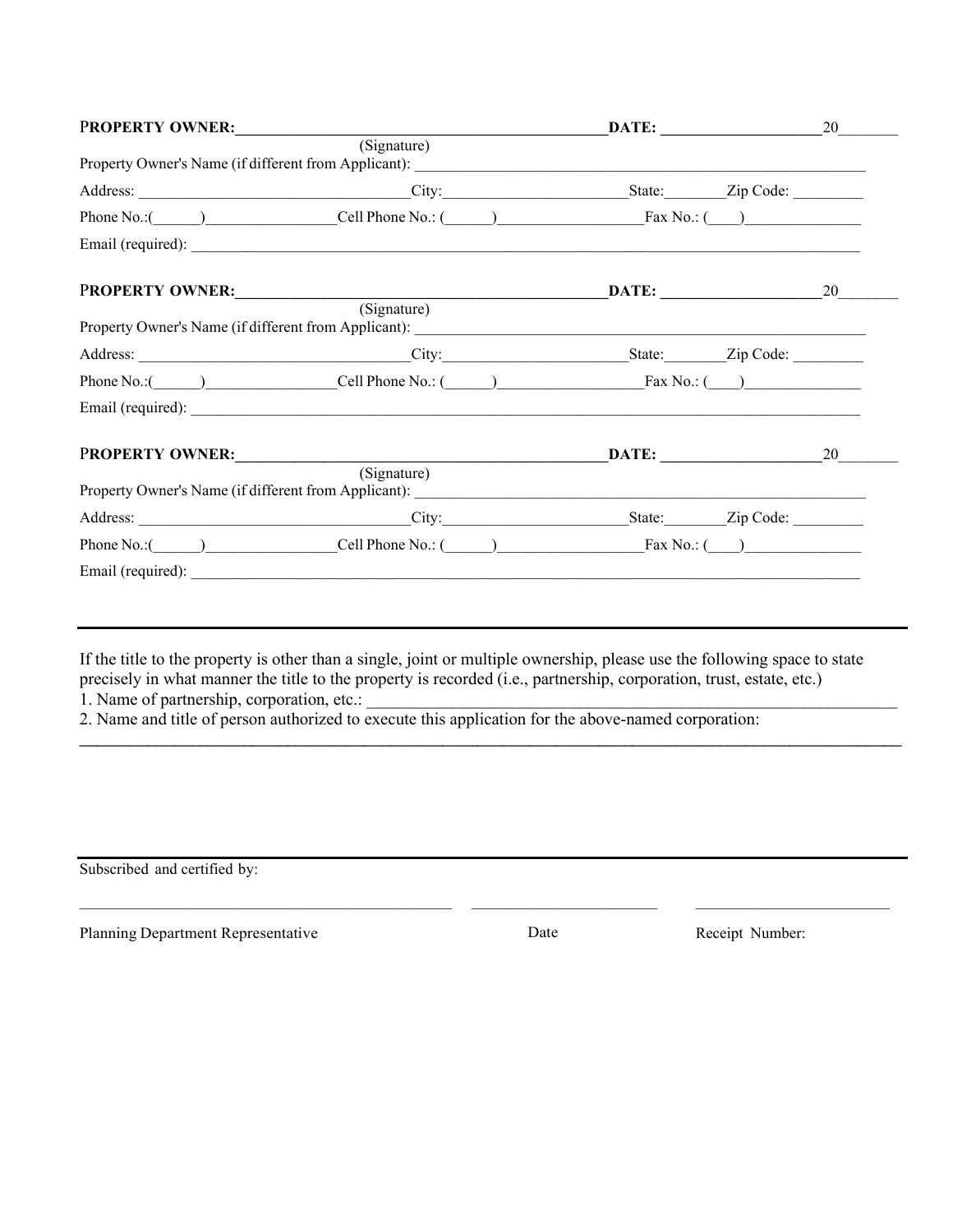#### **PART C: GENERAL PARCEL INFORMATION** (must be completed by the applicant)

| <b>Site Address:</b>          | $C$ ity: | <b>Zip Code:</b> |
|-------------------------------|----------|------------------|
| Assessor's Parcel Nos (APNs): |          |                  |
| Zone District Classification: |          |                  |

Variances to the regulations prescribed by the City of Avenal Zoning Ordinance, Ordinance Section 9.71, as amended, extents only to special physical circumstances exist limiting the development of a particular property in accordance with development standards of a zoning district. Under no circumstances will a variance for permitted or conditionally permitted uses be considered or granted. **A Variance does not extend to use regulations.**

## **PART D: STATE THE PRECISE NATURE OF THE VARIANCE REQUESTED**

### **Required Findings Information: (Must be Completed by applicant)**

The Zoning Administrator must make four findings in order to grant a variance. Please indicate under each finding how it relates to your particular situation.

1. Special circumstances exist applicable to the subject property, including size, shape, topography, location, or surroundings, such that the strict application of the Zoning Ordinance deprives such property of privileges enjoyed by other property in the vicinity and in the same zoning district or districts.

2. The granting of the variance does not constitute a grant of special privileges inconsistent with the limitations upon other properties in the vicinity and zoning districts in which such property is located.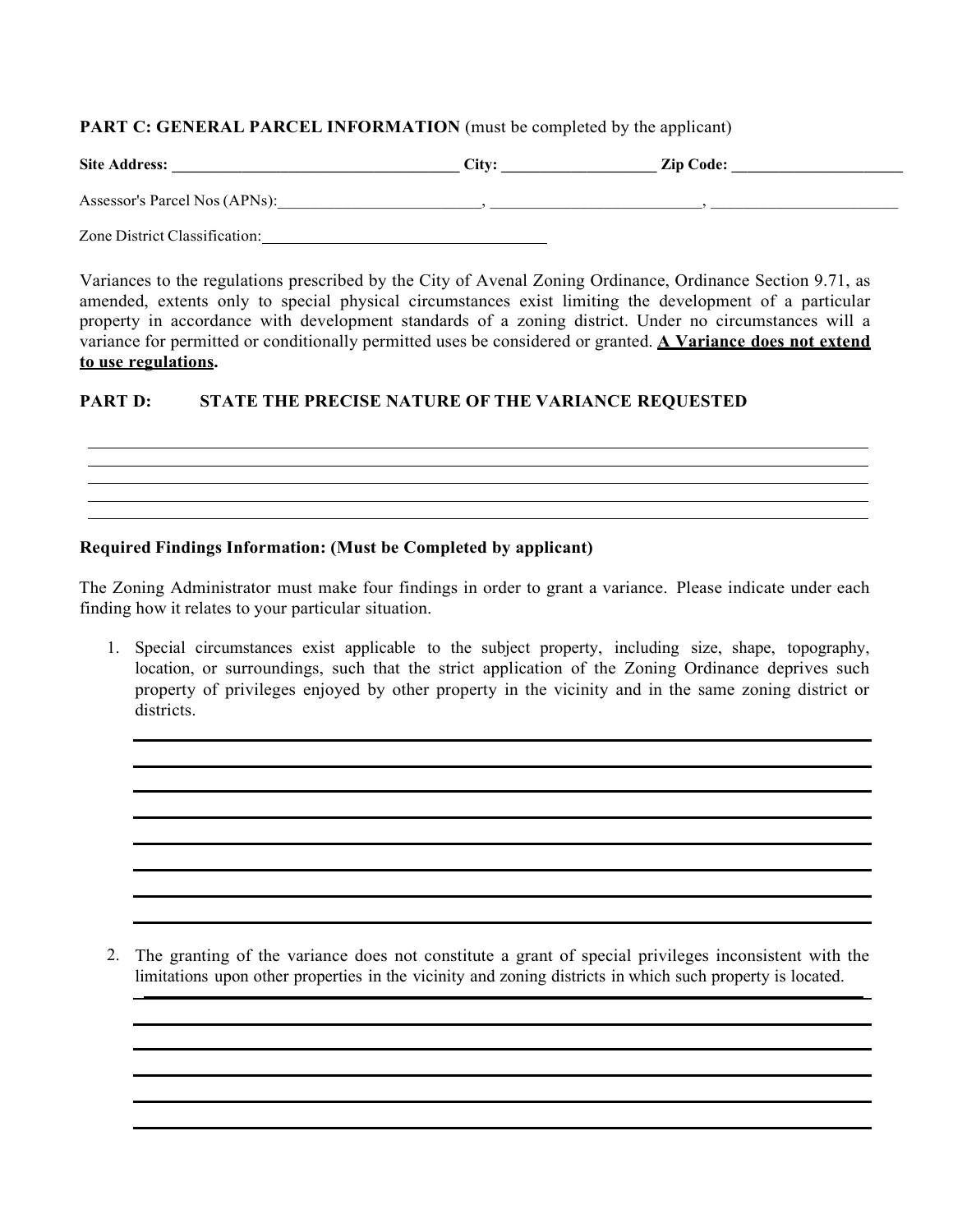3. The granting of the variance will not be materially detrimental to the public health, safety, or welfare or to property or residents in the vicinity.

4. The use for which the variance is applied shall be consistent with the underlying zone.

# **PART E: HAZARDOUS WASTE SITE DATA** (Must be completed by the applicant)

Section 65962.5(f) of the California Government Code states the following:

(f) Before a lead agency accepts as complete an application for any development project which will be used by any person, the applicant shall consult the lists sent to the appropriate city or county and shall submit a signed statement to the local agency indicating whether the project and any alternatives are located on a site that is included on any lists compiled pursuant to this section and shall specify any list. If the site is included on a list, and the list is not specified on the statement, the lead agency shall notify the applicant pursuant to Section 65493.

The "Cortese" list can be accessed at the following link:

[https://www.envirostor.dtsc.ca.gov/public/search?cmd=search&reporttype=CORTESE&site\\_type=CSITES,FUDS&stat](https://www.envirostor.dtsc.ca.gov/public/search?cmd=search&reporttype=CORTESE&site_type=CSITES,FUDS&status=ACT,BKLG,COM&reporttitle=HAZARDOUS+WASTE+AND+SUBSTANCES+SITE+LIST+%28CORTESE%29) [us=ACT,BKLG,COM&reporttitle=HAZARDOUS+WASTE+AND+SUBSTANCES+SITE+LIST+%28CORTESE%29](https://www.envirostor.dtsc.ca.gov/public/search?cmd=search&reporttype=CORTESE&site_type=CSITES,FUDS&status=ACT,BKLG,COM&reporttitle=HAZARDOUS+WASTE+AND+SUBSTANCES+SITE+LIST+%28CORTESE%29)

The following statement must be completed by the owner of the subject property or the owners authorized agent before this application can be certified complete by the City of Avenal – Community Development Department:

**STATEMENT:**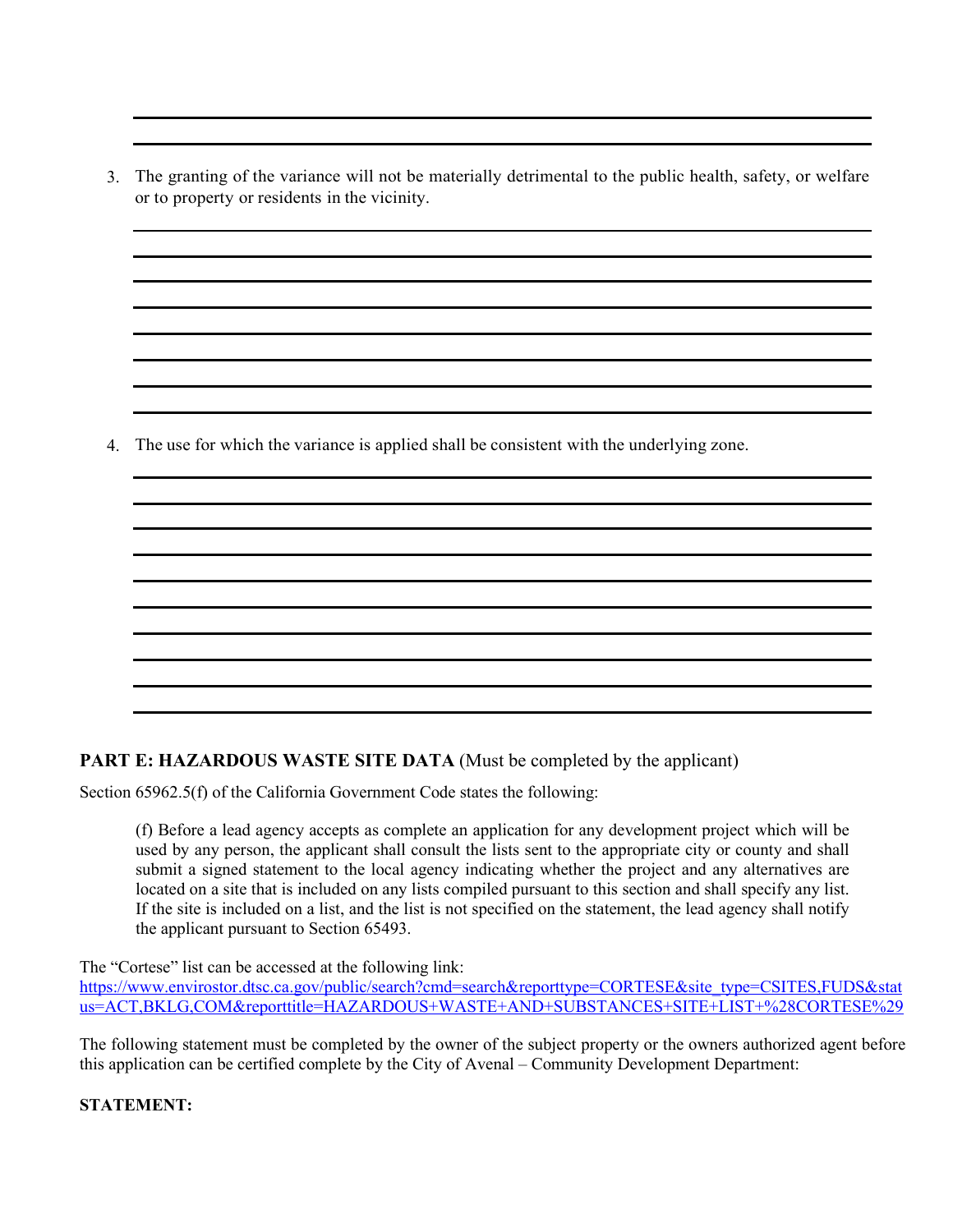| 1. I have reviewed the attached "Cortese" list from the California Department of Toxic Substances Control's (DTSC's)               |  |
|------------------------------------------------------------------------------------------------------------------------------------|--|
| "Envirostor" database dated $\overline{\left(\bigcup_{i=1}^{n} s / \bigcap_{i=1}^{n} s \text{ not}\right)}$ on the "Cortese" list. |  |
|                                                                                                                                    |  |
| 2. Name of applicant/agent:                                                                                                        |  |
|                                                                                                                                    |  |
| 4. Applicant's/agent's phone number:                                                                                               |  |
| 5. Address of project site (street name and number if available and ZIP Code):                                                     |  |
| 6. Local agency (city/county): City of Avenal                                                                                      |  |
|                                                                                                                                    |  |
| 8. Specify any list pursuant to Section 65962.5 of the Government Code: "Cortese" list:                                            |  |
|                                                                                                                                    |  |
|                                                                                                                                    |  |
| 10. Date of "Cortese" list:                                                                                                        |  |
|                                                                                                                                    |  |
|                                                                                                                                    |  |

### **PART F: SITE PLAN FOR VARIANCE DIRECTIONS FOR PREPARING A SITE PLAN DRAWING (must be completed by applicant):**

The site plan must be drawn in a neat and legible manner on paper a minimum of  $8\frac{1}{2}$  by 11 inches to a maximum of 24 by 36 inches in size. The scale must be large enough to show all details clearly. Five (5) copies of the site plan must be submitted with this application form. If additional copies will be necessary, you will be notified. The following information must be included on the site plan. **Site plans for commercial and industrial projects shall be professionally drawn to scale and shall include elevation drawings of all structures, proposed or existing.**

- 1. Name and address of the legal owner of the site, and of the applicant, if not the owner.
- 2. Address of the property if it has been assigned.
- 3. Assessor's Parcel Number(s) (APN's).
- 4. Name all adjacent streets, roads, or alleys., showing right-of-way and dedication widths, reservation widths, and all types of improvements existing or proposed.
- 5. Date, north arrow, and scale of drawing.
- 6. Dimension the exterior boundaries of the site.
- 7. Locate and give dimensions of all existing and proposed structures on the property. Indicate the height and depth of the buildings and their distance to at least two (2) property lines. For structures that are proposed near or along streets in an agricultural or residential zone district, also provide the distance from the structure to the centerline of the street.
- 8. Show access, internal circulation, parking, and loading space. Detail off-street parking exits andentrances, complete with dimensions and numbers of parking spaces, including handicapped spaces.
- 9. Show all signs; their location, size, height, and material and/or type.